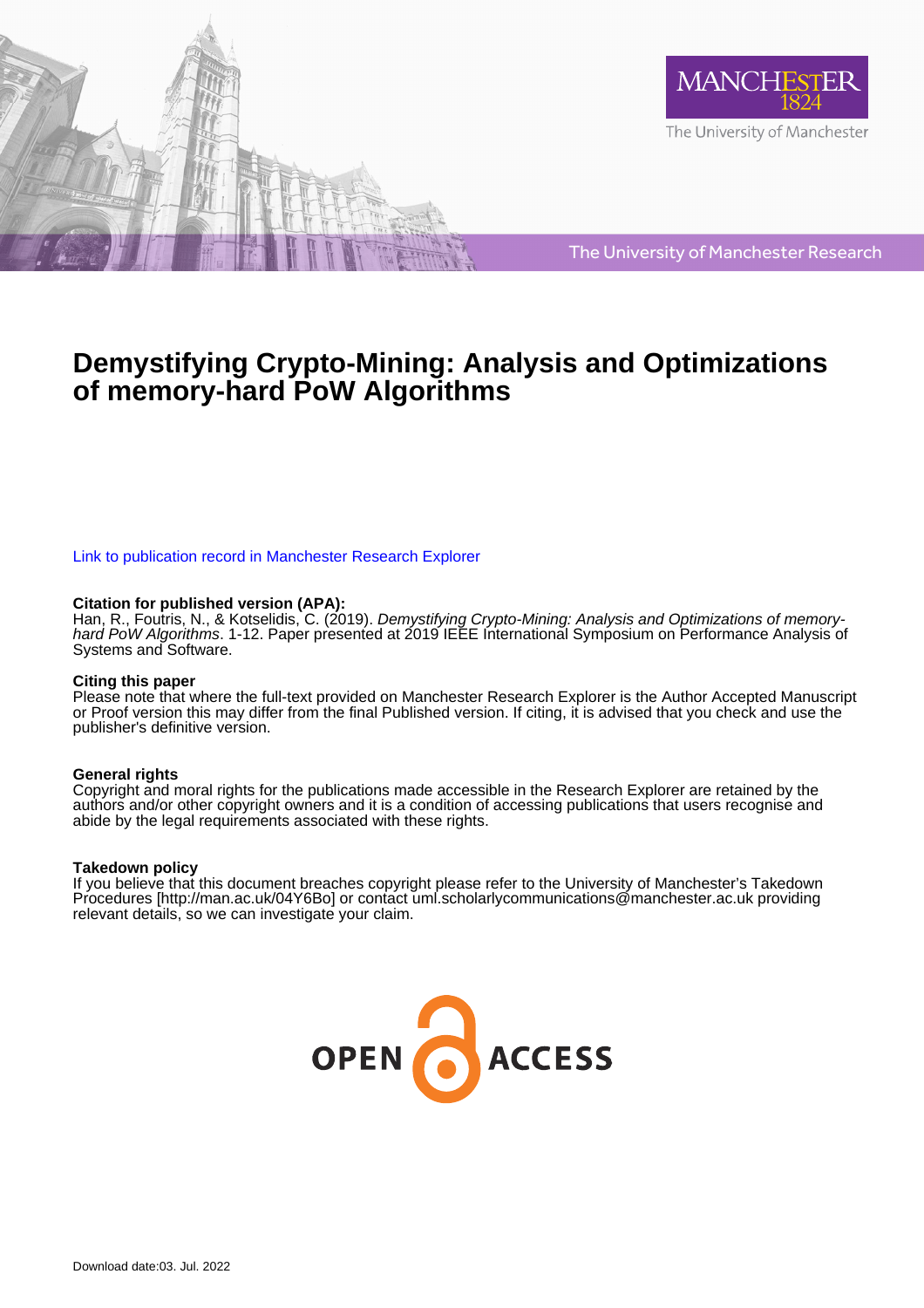## Demystifying Crypto-Mining: Analysis and Optimizations of memory-hard PoW Algorithms

Runchao Han, Nikos Foutris, Christos Kotselidis *School of Computer Science The University of Manchester, UK runchao.han@student.manchester.ac.uk,* {*nikos.foutris, christos.kotselidis*}*@manchester.ac.uk*

*Abstract*—Blockchain technology has become extremely popular, during the last decade, mainly due to the successful application in the cryptocurrency domain. Following the explosion of Bitcoin and other cryptocurrencies, blockchain solutions are being deployed in almost every aspect of transactional operations as a means to safely exchange digital assets between non-trusted parties.

At the heart of every blockchain deployment is the consensus protocol, which maintains the consistency of the blockchain upon satisfying incoming transactions. Although many consensus protocols have been recently introduced, the most prevalent is Proof-of-Work, which scales the blockchain globally by converting the consensus problem to a competition based on cryptographic hash functions; a process called "mining".

The Proof-of-Work consensus protocol employs memoryhard algorithms in order to counteract ASIC or FPGA mining that may compromise the decentralization and democratization of the blockchain. Unfortunately, this leads to increased power consumption and scalability challenges since numerous processing units such as GPUs, FPGAs, and ASICs, are required to satisfy the ever-increasing operational requirements of blockchain deployments.

In this paper, we perform an in-depth performance analysis and characterization of the most common memory-hard PoW algorithms running on NVIDIA GPUs. Motivated by our experimental findings, we apply a series of optimizations on Ethash algorithm, the consensus protocol of the Ethereum blockchain. The implemented optimizations accelerate performance by 14% and improve energy efficiency by 10% when executing on three NVIDIA GPUs. As a result, the optimized Ethash algorithm outperformed its fastest commercial implementation.

*Keywords*-Blockchain, Crypto mining, GPUs, Ethereum, Optimizations, Energy Efficiency

#### I. INTRODUCTION

Blockchain technology [1] has become prevalent since its successful application in the cryptocurrency domain. Bitcoin [2] is the first and most popular cryptocurrency with a market capitalization of ten billion US dollars in 2016 [3]. The objective of cryptocurrencies is to democratize and anonymize the currency by introducing a decentralized, censorship-resistant network. Bitcoin, as well as numerous other cryptocurrencies such as the Litecoin and Ethereum, use the Proof-of-Work (PoW) consensus protocol. This protocol utilizes cryptographic hash functions to acquire the consensus among a network of participants; a process which is also called "mining". Currently, the PoW consensus

protocol constitutes the primary option for public blockchain deployments.

Initially, the Bitcoin algorithms [4] ran on CPUs while, soon after, GPUs, FPGAs, and ASICs implementations were introduced in an attempt to control the mining power of the network and generate more bitcoins. However, the proportional relationship between the mining power and the generated income, in the form of mined Bitcoins, initiated a continuous performance race between the various implementations at the expense of putting the democratization of the network at risk. In a nutshell, the more mining power a particular party or a group of parties have, the higher the probability will be to control over 51% of the mining power and therefore have the ability to "fork" the blockchain [5]. Additionally, the cryptocurrency domain consumes huge amounts of energy just to maintain the consensus. The results are not reusable, and this computation is therefore wasteful. For instance, the Bitcoin network consumed 42TWh in 2017, which was estimated to be higher than that of the Republic of Ireland [6].

As an attempt to avoid compromising the decentralization and democratization of the blockchain network and addressing the high energy demands, numerous alternatives, which replace the typical, computational-bound PoW algorithms, have been proposed. Such approaches that include Proof-of-Stake (PoS) [7], Delegated Proof-of-Stake (DPoS) [8] and the conventional Byzantine Fault Tolerance (BFT) [9] consensus protocols, do not require mining. However, from a technical perspective, they face scalability issues, since they rely on a number of fixed nodes to verify the transactions. Additionally, to combat the mining monopoly, Bitcoin successors have introduced the memory-hard PoW algorithms, which randomly combine compute and memory access operations. As a result, the "wealthy" participants can take less advantage of their high-end machines since they are bounded by the limited memory bandwidth, the high access latency and its scarce capacity. Thus, although the memory-hard PoW algorithms are energy-inefficient, they partially solve the problem of democratization.

This paper focuses on understanding the cryptocurrency mining process by performing an in-depth performance characterization of the most common state-of-the-art memory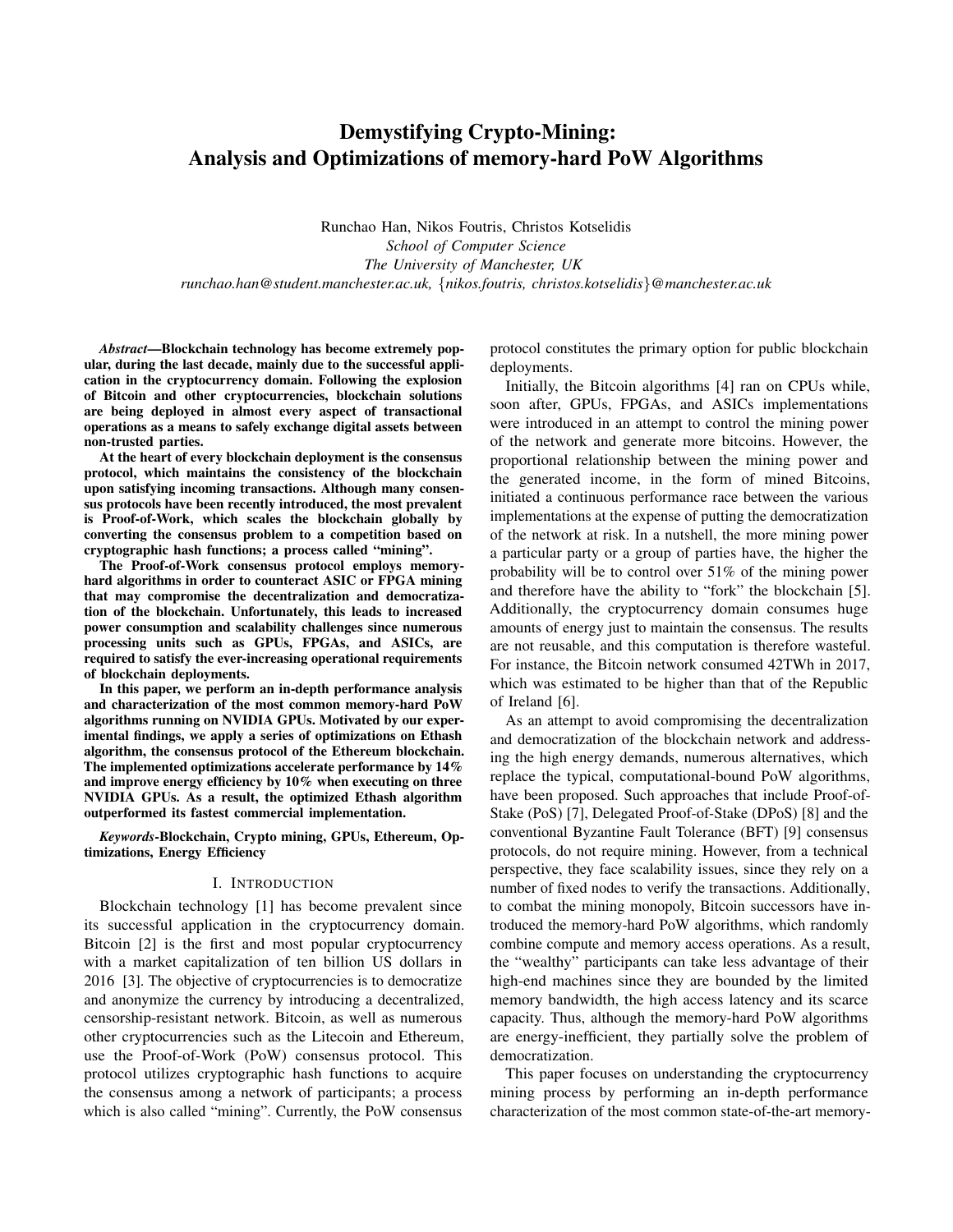hard PoW algorithms. Then, motivated by our findings, we apply a series of optimizations aiming at improving their performance and energy efficiency. In detail, in this paper:

- We formalize and analyze the structure of state-of-the-art memory-hard PoW algorithms.
- We characterize the three most-popular memory-hard PoW algorithms such as the Ethash, CryptoNight and Scrypt, running on NVIDIA GPUs.
- We perform a series of code optimizations on Ethash, the consensus protocol of Ethereum blockchain. These optimizations resulted in more than 14% performance speedup (measured in Hashrate) and 10% energyefficiency improvement (measured in Hashes/Joule), when running on GPUs of different classes. Additionally, our optimized open-source Ethash algorithm outperforms Claymore; the fastest commercial Ethereum mining software. The proposed optimization strategy can be seamlessly applied to other PoW algorithms.

The remaining of the paper is organized as follows: Section II provides the background information on blockchain technology and consensus protocols while Section III outlines the structure of memory-hard PoW algorithms. In Section IV, we present the experimental analysis of the selected PoW algorithms, while Section V describes our performance and energy efficiency optimization strategy. Finally, Section VII concludes the paper.

#### II. BLOCKCHAIN AND CONSENSUS PROTOCOLS

Blockchain is the core technology of Bitcoin, the first and most well-known cryptocurrency. The Bitcoin's source code as well as its CPU mining toolkit were initially introduced in 2009 [10]. A year later, the GPU miner source code written in OpenCL [11] was released signifying the beginning of the GPU mining era. In 2011, the first FPGA Bitcoin miner was published [12] while in 2012, Butterfly Labs announced the production of the first ASIC miner [13]. Following Butterfly Labs, multiple ASIC miner providers such as ASICMiner [14], Canaan [15], BitFury [16] and Bitmain [17] emerged. ASIC- and FPGA-based mining yield more profit than the GPUs or CPUs which is attributed to the higher performance and energy efficiency. However, they put the decentralization and democratization of the Blockchain network at risk, since the participants with high financial capabilities can potentially control the mining power and therefore have the ability to fork the blockchain. On the contrary, the overwhelming majority of regular miners rely on GPU setups due to their cost-efficiency. GPU mining has also prevailed due to the ease of programmability, when compared to ASIC and FPGA, and the higher performance compared to CPUs.

Blockchain technology is a distributed ledger shared across a network of participants [18]. The data on a blockchain is organized in blocks, where each block is connected to the previous in a chain-like structure. Additionally, there is no central entity to ensure the consistency among the ledgers. As a result, when a new block is added, a consensus algorithm is executed to maintain the consistent blockchain state. For example, Bitcoin has innovatively introduced the Proof-of-Work consensus protocol, which is a transformation of the Byzantine Fault tolerance algorithm, to reach consensus among the untrustworthy network of participants.

Originally, the Proof-of-Work algorithms were designed for protecting against spam emails [19] and denial-of-service attacks. Currently, they have been successfully applied to other application domains, such as cryptocurrencies and password hashing [20]. Additionally, memory-hard PoW consensus protocols have been designed to counteract ASICs' and FPGAs' mining power that may compromise the decentralization and democratization of the blockchain. However, they have been highly debated due to their extreme energy consumption [21]–[25], since numerous processing elements (GPUs, FPGAs, and ASICs) are required to satisfy the ever-increasing operational requirements of the blockchain deployments. Nevertheless, a wide range of cryptocurrencies, such as Scrypt [26], CryptoNight [27], Ethash [28], X11 [29] and Equihash [30], adopt memory-hard consensus protocols.

The kernel of a Proof-of-Work algorithm is the calculation of a hash function. In particular, during the mining process, each node of the network calculates a hash value of a constantly changing block header. The consensus algorithm requires that value to be less than a given threshold, which is called difficulty. This threshold determines the competitive nature of the mining process, since the more computing power is added to the network, the higher the threshold will be. Finally, the number of produced hash values per second (called *Hashrate*) is the metric used to evaluate the efficiency of Proof-of-Work algorithms.

## III. MEMORY-HARD POW ALGORITHMIC ANALYSIS

This section formalizes the structure of a typical memoryhard Proof-of-Work consensus protocol in the context of the three most well-known PoW cryptocurrency algorithms: Ethash, CryptoNight, and Scrypt.

Algorithm 1 presents the pseudo-code of a generic memoryhard PoW algorithm which is logically divided to the following three execution phases:

- 1) *Initialization*: *Scratch pad* generation (Line 1).
- 2) *Memory-hard Loop*: Compute hash value and access *Scratch pad* memory (Lines 3 to 6).
- 3) *Finalizing*: Final output value formatting (Line 7).

A typical PoW algorithm works as follows: At first, a relatively large data block is generated (called the *scratch pad*) based on a *Nonce* value and allocated in memory (Line 1). Consequently, the larger the *scratch pad* is, the higher the memory requirements of the algorithms are. Note that the *Nonce* is typically a 32 bit arbitrary value that is used once. The operations in Lines 3 to 6 introduce the memory-intensive section of the algorithm that dominates the execution time. In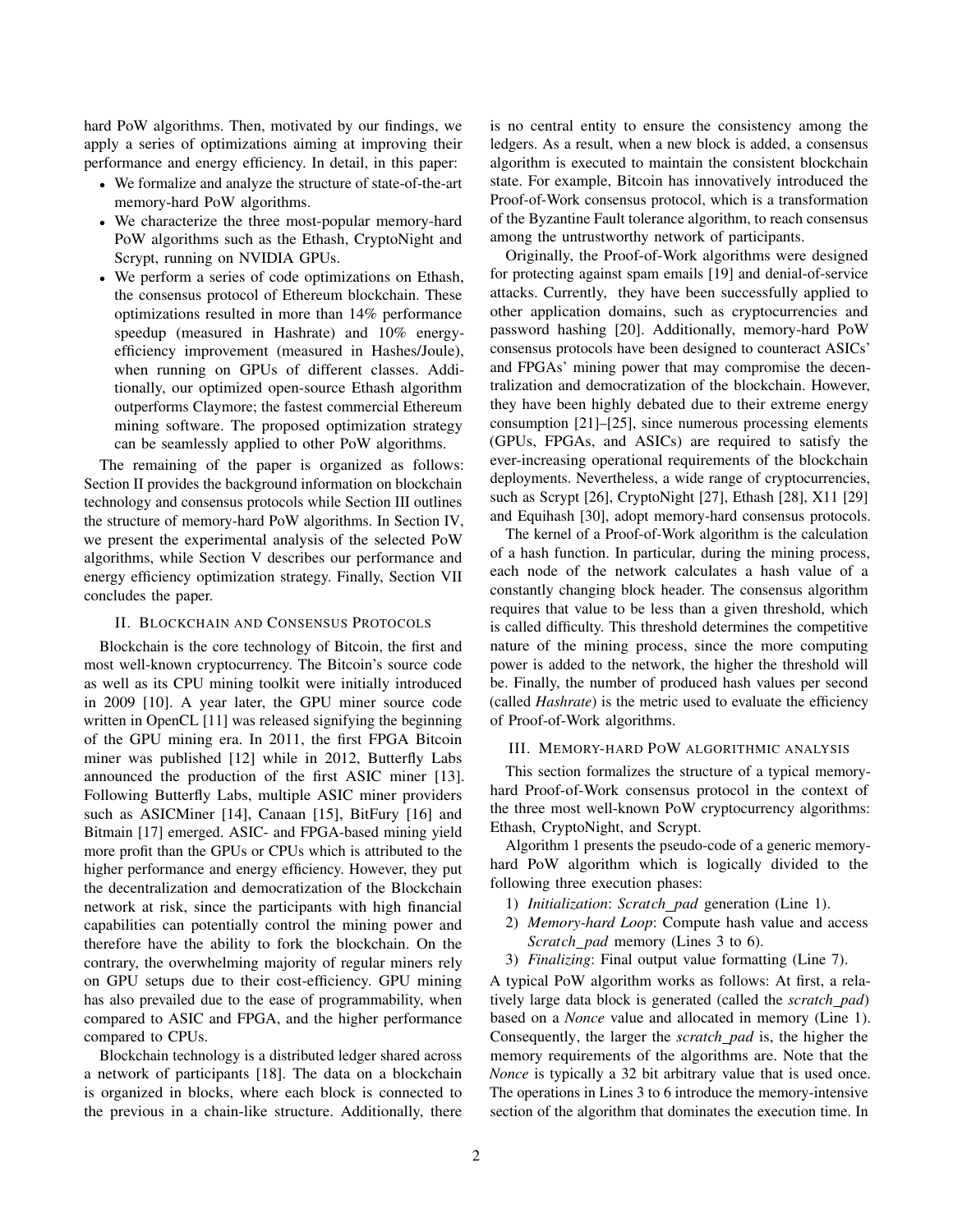each loop iteration, a small segment *Z* of the *scratch pad* is randomly accessed. This segment is indexed by hashing the authenticated value (the *proof*) generated from the previous iteration. To enforce data dependencies and increase the memory requirements of the PoW algorithms, the *proof* is constantly updated by mixing the *Z*, *proof* and *Nonce* values (Line 5). As a result, the sequence of *scratch pad* memory accesses (Line 4) is unpredictable due to the randomness of the *proof* value and, thus, improves the memory-hardness of the loop. Finally, the *finalize* routine maps the arbitrary sized *proof* value to a fixed-length string to be the final output (Line 7).

Algorithm 1: The pseudocode of a typical memory-hard Proof-of-Work algorithm.

Data: Random value: *nonce* Result: Fixed-length proof: *proof* 

```
1 scratch pad := generate scratch pad(nonce);
2 proof := init\_proof(none);3 for i \leftarrow 0 to num rounds do
4 |z| = \text{ scratch\_pad}[\text{hash}(proof)];
proot := mix(nonce, proof, z);6 end
7 \text{ } proof := \text{finalize}(proof);
```
According to Algorithm 1, by carefully selecting the following parameters we can maximize its memory hardness:

- *scratch pad*: The data block allocated in memory.
- *num rounds*: The number of iterations of the memoryhard loop.
- *hash(proof)*: The hash function for randomly accessing the *scratch pad* memory.
- *Z*: The segment size of each memory access.
- $mix(nonce, proof, z)$ : The mixing function for adding data dependencies.

Table I: The parameters of the memory-hard Ethash, CryptoNight and Scrypt.

|                        | <b>Ethash</b>    | <b>CryptoNight</b> | Scrypt             |
|------------------------|------------------|--------------------|--------------------|
| scratch pad size       | $\sim$ 1GB       | 4K <sub>R</sub>    | 128KB              |
| scratch pad generation | Per 30K blocks   | Ad-hoc             | Ad-hoc             |
| Number of iterations   | 64               | 524.288            | 1024               |
| Segment size           | 128 <sub>B</sub> | 8B                 | 128 <sub>B</sub>   |
| Memory access pattern  | Read             | Read and write     | Read               |
| Hash function          | SHA3             | Keccak             | PBKDF <sub>2</sub> |

To put this analysis into the perspective of commercial PoW algorithms, we assess the implications of the aforementioned set of algorithmic parameters on Ethash, CryptoNight and Scrypt algorithms (Table I). Ethash, which is a Proofof-Work algorithm used on Ethereum cryptocurrency, is designed to be ASIC-resistant due to the high memory requirements. In particular, Ethash uses a custom-generated 1 GB direct acyclic graph (DAG) dataset representation

(the *scratch pad*), which is re-generated for every 30,000 blocks. The DAG dataset is structured as a two dimensional array of 4-bytes unsigned integer values. Therefore, the majority of a miner's effort is devoted to perform memoryhard computations on the *scratch pad*. On the other hand, CryptoNight and Scrypt (adopted by Litecoin [31]) have small datasets (4KB and 128B, respectively), which are generated on-the-fly using the *nonce* as a seed. This characteristic indicates that the mining threads can potentially run in parallel without the need for inter-thread communication, since each mining iteration can have a unique dataset. As a result, the more parallel mining threads are used, the higher memory bandwidth will be required. In particular, the CryptoNight algorithm initializes the *scratch pad* with pseudo-random data. This data is stored in memory (e.g. DRAM) and numerous read and write operations are initiated at pseudorandom memory locations within the scratchpad. This random access pattern results in low cache memory utilization. Finally, the algorithm hashes the entire *scratch pad* to produce the final output. Similarly, Scrypt generates and allocates the *scratch pad* to a high latency memory and, then, reads the data in a random way. Overall, Ethash, CryptoNight and Scrypt are bound by the memory bandwidth, latency and size. As such, they take less advantage of the high computational capacity of application-specific hardware and contribute to the decentralization and democratization of the blockchain network.

### IV. MEMORY-HARD POW EXPERIMENTAL ANALYSIS

In this section, we present the experimental results as derived from the comprehensive performance characterization of Ethash, CryptoNight and Litecoin Scrypt. We start by measuring the hashrate of the selected algorithms, when running on three NVIDIA-based computing systems, and then we conduct a fine-grained analysis on the implications that various hardware and software characteristics have on the performance of each PoW algorithm. As our experimental analysis highlights, the size of the *scratch pad* and the data dependencies generated by the *mix* routine are the two features that bound the performance of the memory-hard PoW algorithms.

## *A. Experimental Setup*

GPUs are the mainstream hardware used for executing memory-hard PoW algorithms due to the ease of programmability, the high memory throughput, and the low to moderate cost. In our experimental setup, we employ the following three classes of commodity GPUs: NVIDIA GeForce GTX 960M [32], NVIDIA GeForce Titan X Pascal [33], and NVIDIA Quadro GP100 [34]. These model three systems with different compute and memory capabilities (Low, Intermediate, High). Table II presents the configuration details of each system.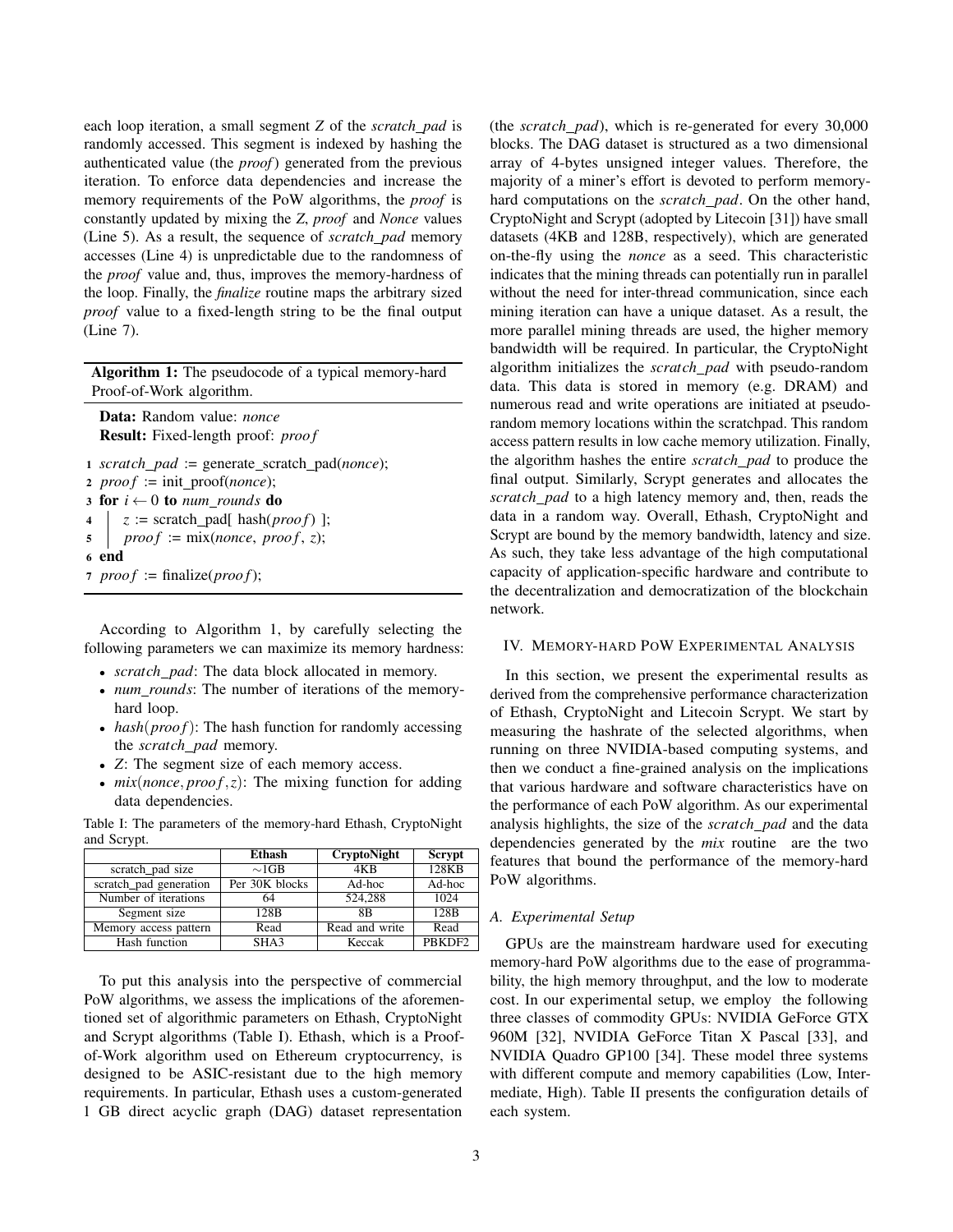In terms of software configuration, we have selected the following PoW algorithms:

- Ethminer [28]: The most well-known and open-source Ethereum miner.
- **CCminer** [35]: An implementation of CryptoNight [27] which is currently used in various cryptocurrencies, such as Monero [36].
- Scrypt [26]: Used in Litecoin [31] and others [37].

#### *B. High-Level PoW Characterization*

We evaluate the performance, measured in *hashrate*, of Ethash, CryptoNight and Scrypt running on top of the three computing systems. The *hashrate* of each algorithm was sampled for every second of operation, using the miners' inherent benchmarking modules [38], [39]. In turn, the samples were averaged after completing 60 seconds of execution time.

As shown in Table III, the *hashrate* of Ethash is higher than Scrypt's, while Scrypt's *hashrate* is greater than CryptoNight's. Additionally, this performance trend is consistent across all computing systems, while the highest *hashrate* was measured on the machine with the highest memory capabilities (i.e. "High"). Furthermore, the performance variation of the PoW algorithms is attributed to the different amount of memory-hard loop iterations. Clearly, the *hashrate* is inversely related to the number of iterations. Therefore, the *hashrate* of Ethash is the highest, since it has the smallest amount of loop iterations (Table I). Finally, it is important to note that the profit of a miner is determined by the portion of its computing power amongst the whole network of participants, rather than the mining power itself; meaning that higher hashrate does not necessarily translate to higher profits.

Next, we measure the execution time distribution of the three execution phases (described in Section III) when executing Ethash, CryptoNight and Scrypt on the "intermediate" computing system (Figure 1). The selection of the "intermediate" machine to further analyze the performance implications was based on the fact that it represents a moderate, commodity hardware setup (this is also the baseline setup for all characterization experiments). As analyzed in Section III, Ethash's *scratch pad* is generated once per 30,000 blocks, while in Scrypt and CryptoNight a new *scratch pad* is produced for every input *Nonce*. To circumvent this variation and perform unbiased comparison between the algorithms, we sampled Ethash on every block, which equals to  $1/30,000$  of the original generation time. Finally, the execution time distribution presented in Figure 1 is the output of averaging 100 disjoint runs.

As our experimental results demonstrate, Ethash and CryptoNight spend most of their execution time on the memory-hard loop phase. This is attributed to the generation of random memory access patterns which inevitably leads to a low cache hit rate and to frequent, high-latency main memory accesses. To verify this behaviour, we used NVIDIA's nvprof to measure the L1 cache hit rate of each application running on the intermediate computing system. As expected, the L1 cache hit rate was quite low, ranging from 0% to 20%, as measured on Scrypt. Therefore, the majority of the memory requests were fetched from main memory. However, it was infeasible to extract more fine-grained information about the data layout on the memory system, since NVIDIA does not disclose any details about the cache hierarchy or the internals of the nvprof profiling infrastructure. Another interesting finding was that Scrypt does not exhibit the same execution breakdown like the rest of the algorithms. On the contrary, the execution time is almost uniformly distributed among the initialization and the memory-hard loop phase, while the finalizing phase is minimal. This behaviour is attributed to the particular implementation of Litecoin's Scrypt. According to our algorithmic-level analysis, the dataset generation of Litecoin's Scrypt is an iterative process, where a new random data segment is produced in each loop iteration. Moreover, the initialization phase mainly consists of time-consuming write operations, compared to the lightweight read-only operations encountered during the memory-hard loop phase.

Overall, across all algorithms, the majority of the execution time is spent, as expected, on the memory-hard loop. Thus, the optimization strategy presented in Section V focuses on this phase.



Figure 1: Execution time breakdown of the Ethash, CryptoNight, and Litecoin Scrypt running on the intermediate system.

#### *C. Low-level PoW Characterization*

To better understand the implications of the memoryhardness on the performance of Ethash, CryptoNight, and Scrypt, we conducted further low-level characterization experiments. In particular, we analyzed the following lowlevel attributes:

- Compute and main memory utilization.
- Throughput of load and store operations.
- Peak memory usage.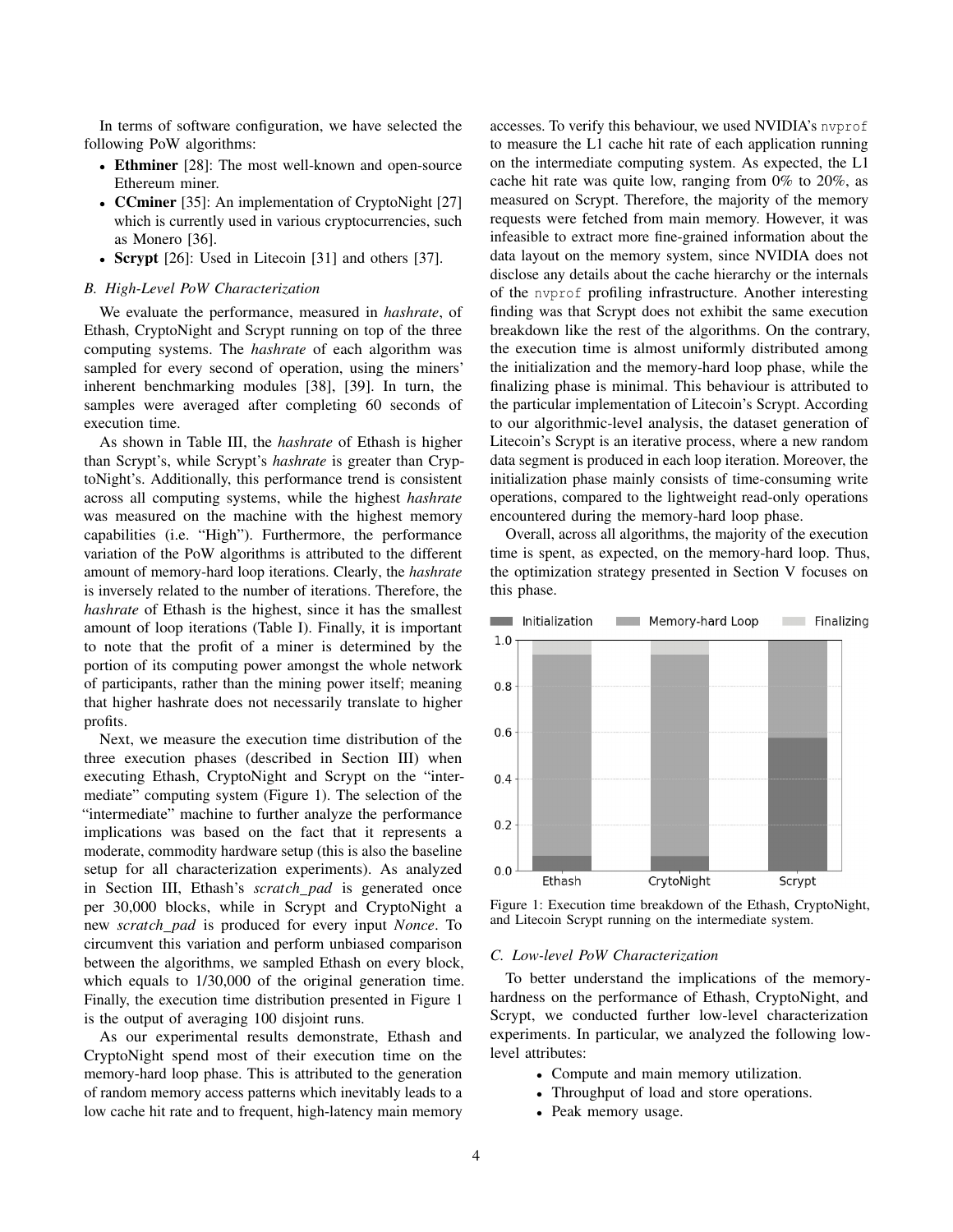|                  | Low                                | Intermediate                   | High                          |
|------------------|------------------------------------|--------------------------------|-------------------------------|
| <b>CPU</b>       | Intel Core $i7-6700HQ \ @ 2.60GHz$ | Intel Core $i7-4770$ @ 3.40GHz | Intel Core i7-7700K @ 4.20GHz |
| Main memory      | 24GB                               | 16GB                           | 64GB                          |
| Disk             | 210GB                              | $2.6$ TB                       | $1.9$ TB                      |
| GPU              | 960M (Maxwell)                     | TitanXP (Pascal)               | GP100 (Pascal)                |
| GPU memory       | 4GB                                | 12GB                           | 16GB                          |
| Memory Bandwidth | 80.19 GB/s                         | 547.6 GB/s                     | 732.2 GB/s                    |
| Operating system | Ubuntu 18.04                       | Ubuntu 18.04                   | Centos 7                      |
| Nvidia driver    | 390.48                             | 390.48                         | 384.111                       |
| <b>CUDA</b>      | 9.1                                | 9.1                            | 9.0                           |
| GCC              | 5.4.0                              | 5.4.0                          | 4.8.5                         |

Table II: The computing systems configuration.

Table III: The hashrates of Ethash, CryptoNight, and Scrypt on the different computing systems. Note that *hashrate* is measured in KH/s.

|             | Low   | Intermediate | High    |
|-------------|-------|--------------|---------|
| Ethash      | 8.690 | 31.990       | 70,470  |
| Scrypt      | 41.33 | 926.61       | 1586.09 |
| CryptoNight | 0.06  | 0.79         | 1,56    |

- Distribution of PTX assembly instructions.
- Execution stall conditions.

At first, we measure the compute and the main memory (DRAM) utilization of each PoW workload (Figure 2). In particular, the compute utilization is measured as the fraction of the *active warps* to the *maximum number of concurrent warps*, while the memory utilization equals to the *used memory bandwidth* over the *maximum available memory bandwidth*. Intuitively, the DRAM utilization should be higher than the compute utilization since the memory is the bottleneck.

Notably, CryptoNight spends only 10% of its execution on computing, while the memory utilization is only at 20%. The low utilization of the compute and the memory resources is due to the existence of the time-consuming, nonoverlapped write operations, which dominate the memory accesses. On the contrary, Ethash and Scrypt obtained memory utilization of up to 60%, which is near the practical limit. This is attributed to the fact that a large portion of Scrypt's *scratch\_pad* can fit into the L1 cache. Moreover, CryptoNight differs from Ethash and Scrypt due to the write operations to the *scratch pad*, which result to intensive memory accesses with few data transfer instructions within the GPU's memory. As a result, CryptoNight is the most memory-hard algorithm, followed by Ethash and Scrypt, since it has the lowest compute utilization.

According to the utilization analysis, memory is the source of the performance bottleneck on the selected memoryhard PoW algorithms. In particular, this behaviour may be attributed to either the limited available memory bandwidth or the scarce capacity. Subsequently, we performed a memory throughput analysis as well as we measured the peak memory usage in order to accurately understand the reasons that bound the performance. To do so, we used NVIDIA's nvprof profiler to record the memory throughput. In addition, we used NVIDIA's system management interface (nvidia-smi) to record the peak memory usage. Finally, the experiments



Figure 2: The distribution of the compute versus main memory utilization.

were conducted on the intermediate computing system.

Figure 3 presents the amount of Load/Store operations that access the Shared Memory, Texture Cache, L2 Cache and DRAM. In particular, Ethash and Scrypt occupy almost the maximum available load bandwidth on the texture cache, L2 cache and DRAM, while the store throughput is substantially lower. This indicates that Ethash and Scrypt have frequent load operations. On the contrary, CryptoNight falls behind the maximum load throughput, while store operations are executed more frequently than Ethash and Scrypt. Finally, Ethash does not utilize the texture cache.

Interestingly, only CryptoNight uses the Shared memory. This is because only the 4KB size *scratch pad* of Cryptonight can fit into the Shared memory, which is 64KB. On the contrary, the *scratch pad*s of Ethash and Scrypt exceed the capacity of the Shared Memory (1GB and 128KB, respectively). Regarding the texture cache, which is actually read-only, the store throughput is consistent with the L2 cache for CryptoNight and Scrypt. The reason is that the metric we used is *l2 tex write throughput*, which actually includes the operations for overwriting itself based on the cache replacement policy. Therefore, if a variable is cacheable for both the texture cache and the adjacent L2 cache, the read and write throughputs are consistent. Finally, only Ethash did not utilize the Texture cache completely. This is due to the fact that the mining threads of Ethash communicate mainly by the warp shuffle intrinsic rather than using the Texture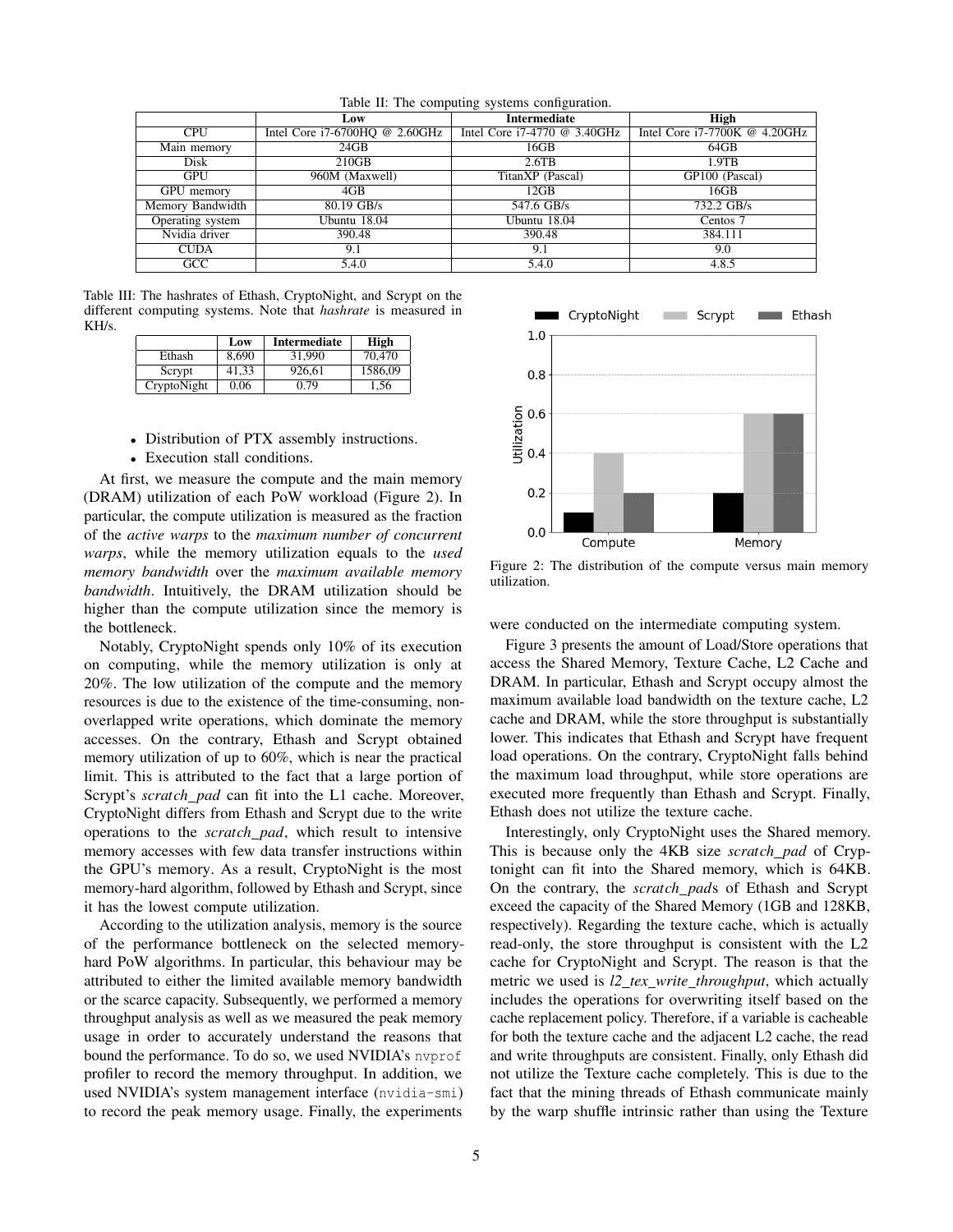cache.

Figure 4 shows the peak DRAM usage for each algorithm. As shown, Scrypt utilizes significantly more memory than CryptoNight and Ethash. However, the overall usage is approximately only half of the total DRAM size. Furthermore, Ethash uses slightly more than 1GB of memory which is the lowest amount among all algorithms.



Figure 3: The Load, Store operations throughput on each level of the memory hierarchy.



Figure 4: The peak memory usage of each algorithm on the intermediate computing system.

Next, we measure the frequencies of various instruction types as an attempt to further understand the performance of Ethash, CryptoNight, and Scrypt. Again, the experiments were performed on the intermediate machine and the results were collected using nvprof.

- Integer Arithmetic Instructions.
- Floating-Point Instructions.
- Load/Store Instructions.
- Control Flow Instructions.
- Inter-Thread Instructions.
- Miscellaneous Instructions (e.g. barrier synch, etc.).

As shown in Figure 5, the key highlight is that integer arithmetic instructions have the highest frequency in all PoW algorithms. Additionally, CryptoNight has executed more memory instructions (14%) than Ethash and Scrypt. Moreover, Ethash and Scrypt have less than 5% of interthread instructions, while CryptoNight did not issue any instructions of this type.



Figure 5: Instruction type frequencies on Ethash, CryptoNight and Scrypt algorithms. For clarity, the data labels of the instruction types with tiny frequencies were omitted.

Our results show that "memory-hardness" does not directly translate to memory instructions. According to the algorithms' structures, within the memory-hard loop phase a mixed value is generated (*proof*), which enforces data dependencies. In particular, in each loop iteration *proof* combines multiple variables along with segments from the *scratch pad* memory. In addition, the mixing function consists of complex cryptographic processes that utilize a significant number of integer instructions. Nevertheless, the majority of the integer instructions only take one or two cycles to execute and, therefore, have minimal effect on the performance. Additionally, CryptoNight consumes more memory instructions than the other two algorithms, making the compute utilization lower while keeping the memory fully utilized. This is because the *scratch pad* is read and written twice in an interleaved manner rather than simply read once like in Ethash and Scrypt.

To further analyze the performance inefficiencies of the Ethash, CryptoNight and Scrypt algorithms, we study which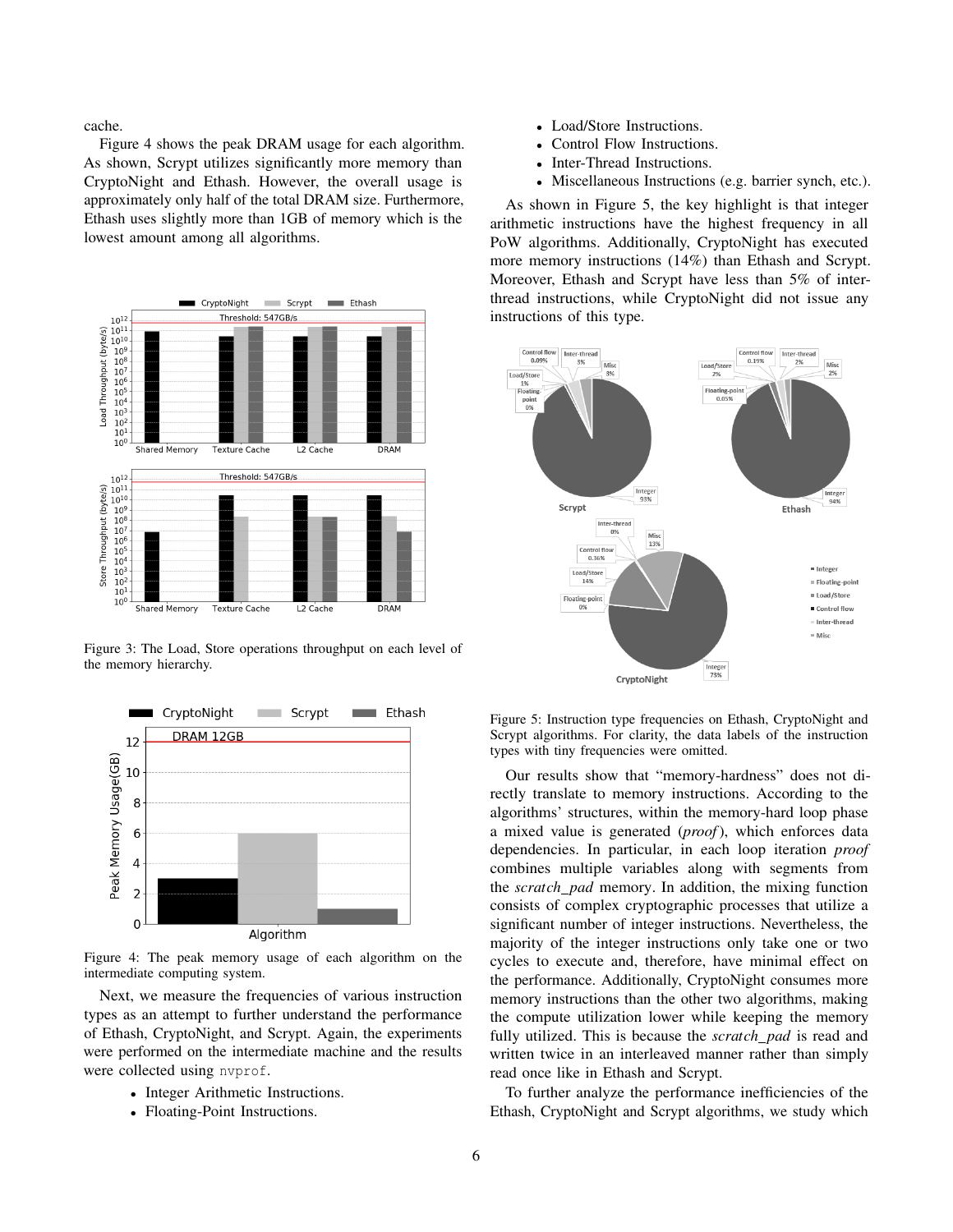of the following execution stall events have the highest frequency.

- *Memory Throttle*: A large number of pending memory operations prevent forward progress.
- *Not Selected*: A warp is ready to be issued but the scheduler selects another.
- *Instruction Fetch*: An instruction fetch is pending; a delay usually caused by branch divergence.
- *Execution Dependency*: An instruction requires an input, which has not been available yet.
- *Data Request*: Wait to fetch data from memory.
- *Texture*: The texture subsystem is fully utilized or has too many outstanding requests.
- *Synchronization*: A warp is blocked at a *syncthreads*() call.
- *Immediate Constant*: A constant load is blocked due to a miss in the constant cache.
- *Pipe busy*: No available resources.
- *Other*: Register bank conflicts, wraps waiting to resolve branches, etc.

The frequency of the aforementioned instruction stall conditions is shown in Figure 6. As expected, the execution pipeline was mainly stalled due to data requests. This is also justified by the algorithms' structures, in which memory is randomly accessed. Additionally, CryptoNight is stalled for data requests more frequently than Ethash and Scrypt (97%, 90% and 79%, respectively). As a result, the high frequency of data requests adversely affects the performance of memory-hard PoW algorithms. The next most frequent stall events, which are independent of the particular workload, are attributed to instruction fetch and execution dependency conditions.



Figure 6: The frequency of the various instruction stall conditions on the execution pipeline. For clarity, the data labels of the instruction types with negligible frequencies were omitted.

#### *D. Design guidelines to maximize memory-hardness*

The PoW consensus protocols employ memory-hard algorithms in order to counteract ASIC or FPGA mining that may compromise the decentralization and democratization of the blockchain. To achieve that, the mining process has to be memory-intensive, while the computing power requirements need to be minimized. This section summarizes a set of guidelines that maximize PoW algorithms' memoryhardness, as derived from Ethash's, CryptoNight's and Scrypt's performance characterization:

- Frequent and arbitrary memory accesses: In the memory-hard loop phase, the frequent and random memory accesses are the sources of the memory-hardness, since they generate "data request" and "execution dependency" stalls. Thus, the more unpredictable the memory access locations are, the higher the memoryhardness of the PoW will be.
- Generate large datasets: The dataset should be large enough, so that it will not fit in caches and all accesses will be propagated to DRAM. As a result, the memory-hard PoW algorithms will depend on DRAM's bandwidth and latency.
- Reducing the computing overhead of the mixing function: While maintaining the necessary data dependencies, the compute overhead of the mixing function (Line 5, on Algorithm 1) should be minimized. As a result, the memory requirements will be even more exaggerated compared to the compute power needs.

#### V. OPTIMIZING MEMORY-HARD POW ALGORITHMS

This section describes and evaluates the proposed optimizations on Ethash. As our experimentation vehicle, we have selected the Ethash algorithm, since it supports one of the largest blockchain networks globally; Ethereum. Nevertheless, the proposed optimizations can seamlessly be applied to Scrypt and CryptoNight.

We evaluate the performance of the unmodified and optimized Ethash algorithm on all computing systems ("low", "intermediate" and "high") presented in Table II. On the contrary, the power measurements were performed on the "intermediate" and "high" systems, since the nvidia-smi did not work out-of-the-box on the "low" computing system. However, this type of GPU is rarely used for mining due to their low performance. The *hashrate* (H/s) was collected by the inherent monitoring tool of *ethminer*, and the power (Watts) was measured with NVIDIA's nvidia-smi interface. Finally, note that the *hashrate* and power consumption were averaged over a time period of 60 seconds (i.e. a value was collected for each second of execution time).

The configuration parameters of Ethash are presented in Table I. In particular, the Ethash memory-hard loop contains 64 iterations, each of which randomly fetches a 128-byte segment from the *scratch pad* (*d dag* variable) and mixes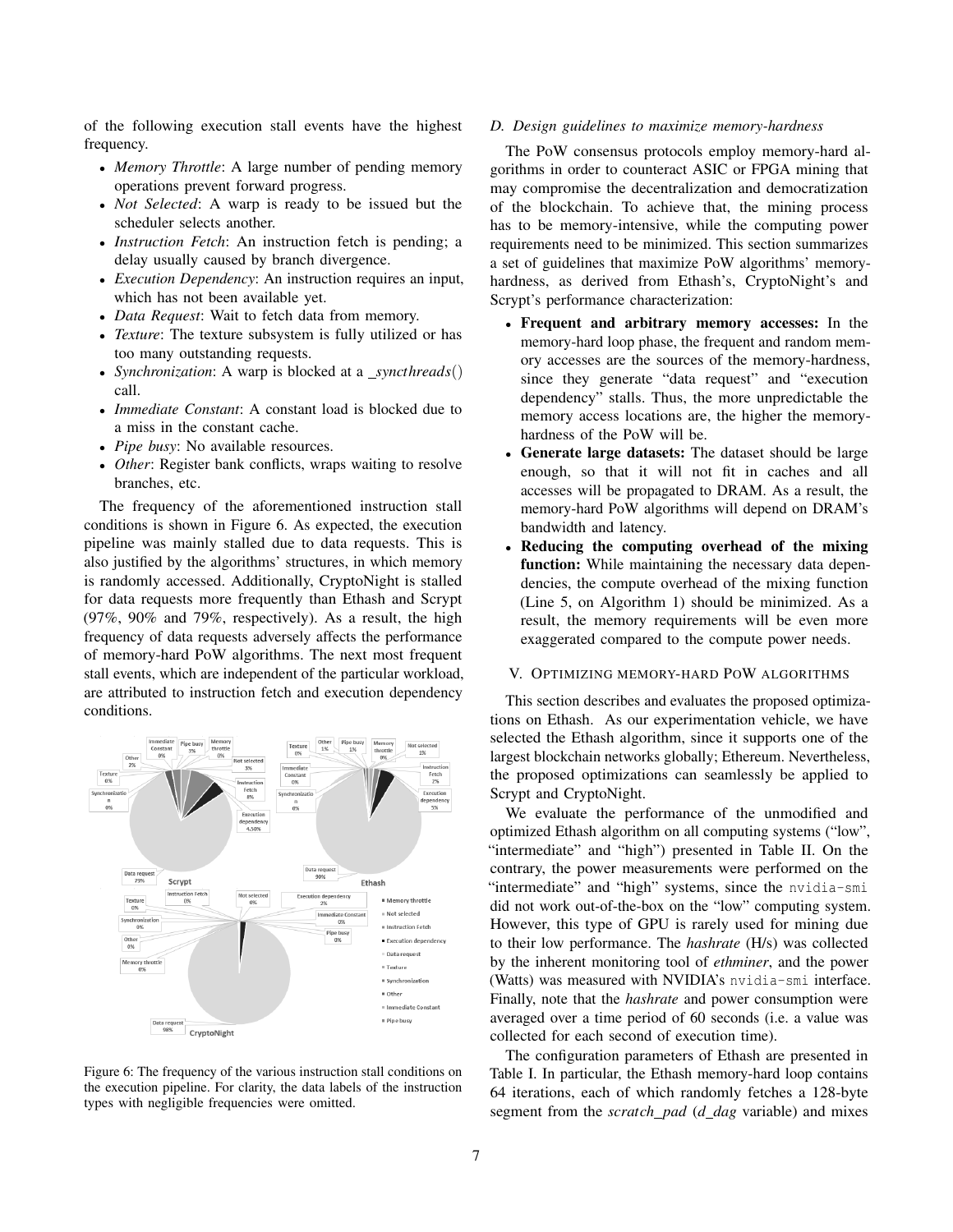(*fnv4* function) the segment with the output value. The *scratch pad* is accessed as an array of segments having an integer, pseudo-randomly generated value as index. Therefore, the random access of *scratch pad* is exactly the source of memory-hardness.

## *A. Optimization strategy guidelines*

Our objective is to optimize the open-source cryptomining implementations on GPUs. Moreover, we focus only on system-level optimization techniques since the PoW consensus protocols are fixed and any alternations to them will not be applicable to the blockchain. According to our characterization results, the cache memories have quite low hit rates (up to 20% hit rate on L1 cache memory). Additionally, the execution time is delayed mainly due to "data request" stalls. As a result, the limited memory bandwidth and the low cache hit rate bound the performance of the memory-hard PoW algorithms. Thus, in order to tackle the aforementioned issues, the proposed optimizations are based on the following guidelines:

- 1) Overlap the compute and memory operations.
- 2) Increase data lifetime on the cache memory.

#### *B. Optimization Techniques*

Based on the optimization guidelines, we apply data prefetching and software pipelining on Ethash as illustrated in Figures 7 and 8, respectively.



Figure 7: Data Prefetching.

*1) Software-based Data Prefetching:* Data prefetching is used to hide the memory latency and increase the available parallelism at the instruction level or at the thread level. As shown in Figure 7, through this technique we attempt to hide the time-consuming memory accesses to the main memory by fetching data to the local cache before it is actually needed. Therefore, when a memory access operation is executed, it will not be stalled, thereby having a positive impact on the performance [40].



Figure 8: Software Pipelining.

Data prefetching provides a way of explicit cache management. However, if prefetching is not accurate enough, it can degrade performance (and increase power) by polluting the cache and by wasting shared resources. On the contrary, accurate prefetching can reduce the average memory latency and lower the need for larger cache memories.

*2) Software Pipelining:* Besides data prefetching, software pipelining is another way to hide the high latency of accessing the main memory. Software pipelining is based on interleaving the data-independent operations of subsequent loop iterations. As shown in Figure 8, the last steps of subsequent loop iterations have data dependencies (Fig. 8) - Left). Therefore, the first three steps of iterations '1' and '2' are executed sequentially which is quite inefficient. On the contrary, when software pipelining is applied, the dataindependent instructions are interleaved (Fig. 8 - Right), which increases the available instruction-level parallelism. Moreover, the memory accesses can be performed in advance, so the memory latency is further diminished.

#### *C. Optimizing the Ethash algorithm*

We applied data prefetching and software pipelining on the Ethash algorithm. Figures 9 and 10 illustrate the code snippets of the unmodified and optimized memory-hard loops of Ethash, respectively.

Initially, to optimize the memory-hard loop phase of Ethash algorithm, we prefetch the *scratch pad*. The unmodified algorithm randomly fetches 128-bytes segments. Therefore, we moved the fetch operation just after determining the offset in order to hide the memory access latency. Similarly, the software pipelining focuses on the *scratch pad* execution. As the *PARALLEL\_HASH* "parallel" attempts are actually sequential, pipelining those attempts will increase the efficiency of the workload. In addition, the two inner loops (Lines 4 and 5; the outer for computing the offset and the inner for fetching and computing the *mix* value) were merged in order to be pipelined.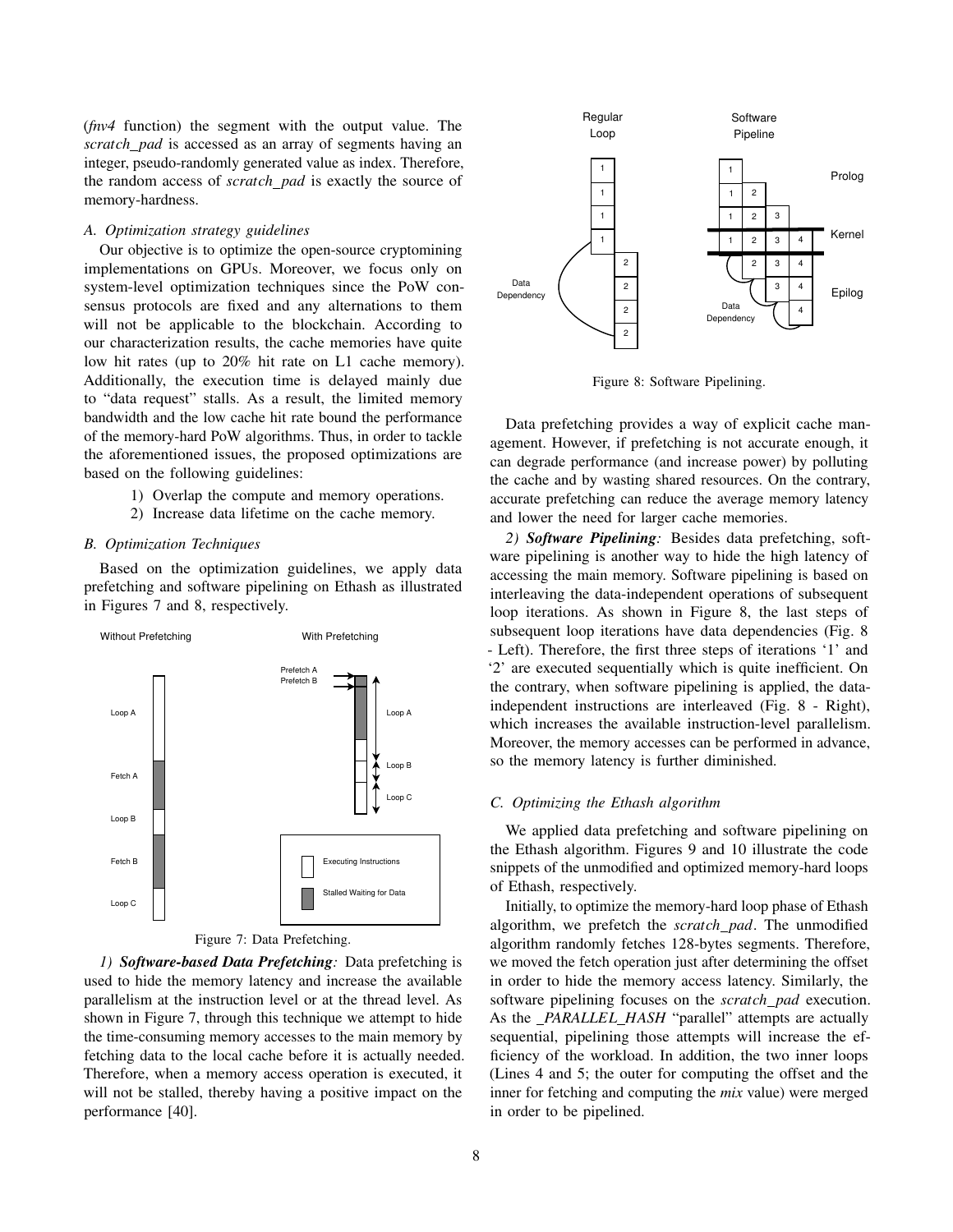

Figure 9: The unmodified Ethash memory-hard loop phase.



Figure 10: The optimized Ethash memory-hard loop implementation.

#### *D. Optimized Ethash evaluation*

We have implemented the following *Ethminer* versions: (1) *Ethminer* with data prefetching, (2) *Ethminer* with software pipelining, and (3) *Ethminer* with both data prefetching and software pipelining. Note that, all optimized versions have been verified against the test suite provided by Ethash, with all tests successfully completed. Finally, we compare our optimized implementations against both the unmodified *Ethminer* implementation and the high-performing closedsource *Claymore* miner [41].



Figure 11: The measured performance speedup of Ethminer with data prefetching ('*p*' notation), with software pipelining ('*sp*' notation), with both optimization techniques and Claymore's. Note that, the values are normalized against the unmodified version of Ethminer.



when integrating data prefetching ('*p*' notation), software pipelining ('*sp*' notation), and both optimization techniques. Note that, the values are normalized against the unmodified version of Ethminer.

To measure the performance speedup (in Hashrate) achieved through our optimization strategy, we use the following formula:

$$
Speedup = \frac{Hashrate_{new}}{Hashrate_{original}}
$$

where *Hashratenew* is the hashrate of the optimized Ethash implementation, while *Hashrateoriginal* denotes the unmodified version of the algorithm.

According to Figure 11, when both data prefetching and software pipelining are integrated into *Ethminer's* source code, the speedup is more than 14%, with this trend persisting across all computing systems. Additionally, the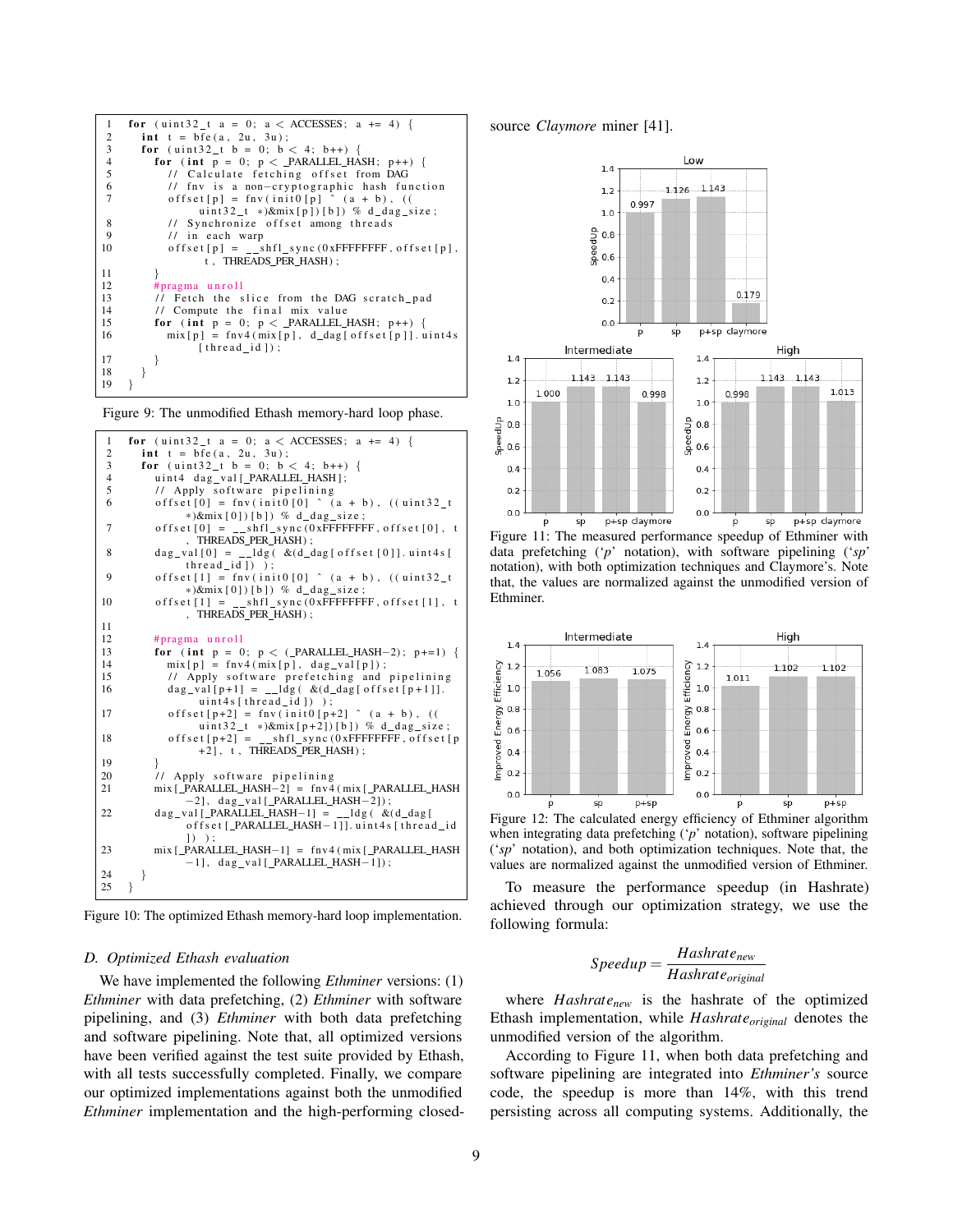highest performance increase is measured with the software pipelining technique. This is attributed to the fact that the memory segment usage on a specific iteration of the memoryhard loop is efficiently interleaved with data-independent operations. From this, we manage to exploit more efficiently the available instruction-level parallelism. On the contrary, solely the data prefetching technique has neutral impact on the performance. Intuitively, this behaviour is expected since the Ethash algorithm and, in PoW algorithms in general, were designed to be memory inefficient. As a result, any attempt to predict the next memory location accessed by the algorithm is highly difficult.

Interestingly, *Claymore's* performance on the "low" computing system was significantly lower than Ethminer's. In particular, it achieves only 18% of the unmodified Ethminer's performance, while performed similarly on the "intermediate" computing system and slightly outperformed it on the "high" performance machine by 0.1%. Since the *Claymore* miner is a commercial software, the implementation details are undisclosed. Therefore, we can only speculate that *Claymore* favors only a specific type of GPUs; for example, AMD  $\textrm{GPUs}^1$ .

Apart from measuring the performance, we have calculated the energy efficiency (in Hash/Joule) of Ethminer using the following formula:

$$
Eff = \frac{H}{E}
$$

where the energy efficiency  $(E f f)$  is proportional to the number of hashes *H* generated with an amount of energy *E*. Moreover, having the *Hashrate* be equal to *H*/*s* and the Power *P* to *E* / *Time* (Watts), *Eff* is transformed to:

$$
Eff = \frac{H}{E} = \frac{H/Time}{E/Time} = \frac{Hashrate}{P}
$$

Therefore, to evaluate the energy efficiency improvements of the optimized version of Ethash algorithm, the following fraction is used:

$$
Improvement_{Eff} = \frac{Eff_{new}}{Eff_{original}}
$$

where  $Eff<sub>new</sub>$  is the energy efficiency of the optimized Ethash implementation, while *E f foriginal* denotes the unmodified version of the algorithm.

Our experimental results show that the energy efficiency of Ethminer has been increased up to 10.2% on the "high" performing computing system (Figure 12). This is attributed to the fact that the optimization strategy focuses on increasing the utilization of the cache memories, which is highly more efficient than fetching data from the main memory. Overall, the proposed optimization strategy improves the performance and energy efficiency of Ethminer, outperforming Claymore; the fastest commercial implementation of Ethash.

#### VI. RELATED WORK

The related work on Cryptomining algorithms mainly focuses on analyzing the algorithmic features of the PoW consensus algorithms, rather than presenting the implementation details and assessing their performance implications. In particular, [20], [42] conducted algorithmic-level analysis on numerous memory-hard PoW functions. Moreover, [19] proposed the idea of combating spam emails by using memoryhard algorithms. Additionally, [26], [43]–[46] presented various memory-hard PoW algorithms with provable security and memory-hardness. This paper formalizes the analysis of three state-of-the-art memory-hard PoW algorithms and performs a detailed performance characterization. Then, motivated by our findings, we propose an optimization strategy to accelerate the performance and increase the energy efficiency of the most popular memory-hard PoW algorithm.

## VII. CONCLUSIONS AND FUTURE WORK

Blockchain is regarded to be among the next major disruptive technologies with Bitcoin representing its most popular application. The majority of blockchains utilize Proof-of-Work algorithms to convert a consensus problem to a competition based on cryptographic hash functions. Although the proliferation of application-specific hardware has enabled the exponential growth of the hashing power, it has also resulted in the centralization of mining process. As a result, consensus algorithms transformed from computationalintensive to memory-hard algorithms with the aim to keep commodity hardware competitive. This transition, however, led to increased energy costs for public blockchains that consume tremendous amounts of power to maintain their operation.

In this paper we perform a detailed characterization of the three most popular memory-hard PoW algorithms, the Ethash, CryptoNight and Scrypt on Nvidia GPUs. Motivated by this analysis, we exploit data prefetching and software pipelining to leverage the memory-hardness. As our experimental results demonstrate, we obtain more than 14% performance speedup and improve energy efficiency up to 10% compared to the original Ethash algorithm. Finally, the proposed optimized Ethash algorithm outperforms, Claymore, the fastest commercial implementation of Ethash.

Our future plan is to analyze various cryptomining algorithms, such as Proof-of-Stake and dBFT, and evaluate them on a wide range of hardware configurations including AMD GPUs and 3D stacked architectures.

#### VIII. ACKNOWLEDGMENTS

We thank Dr. Foivos S. Zakkak for his valuable feedback. This work is partially supported by the EU Horizon 2020 E2Data 780245, ACTiCLOUD 732366, and EuroEXA 754337 grants.

<sup>1</sup>https://github.com/ethereum-mining/ethminer/issues/869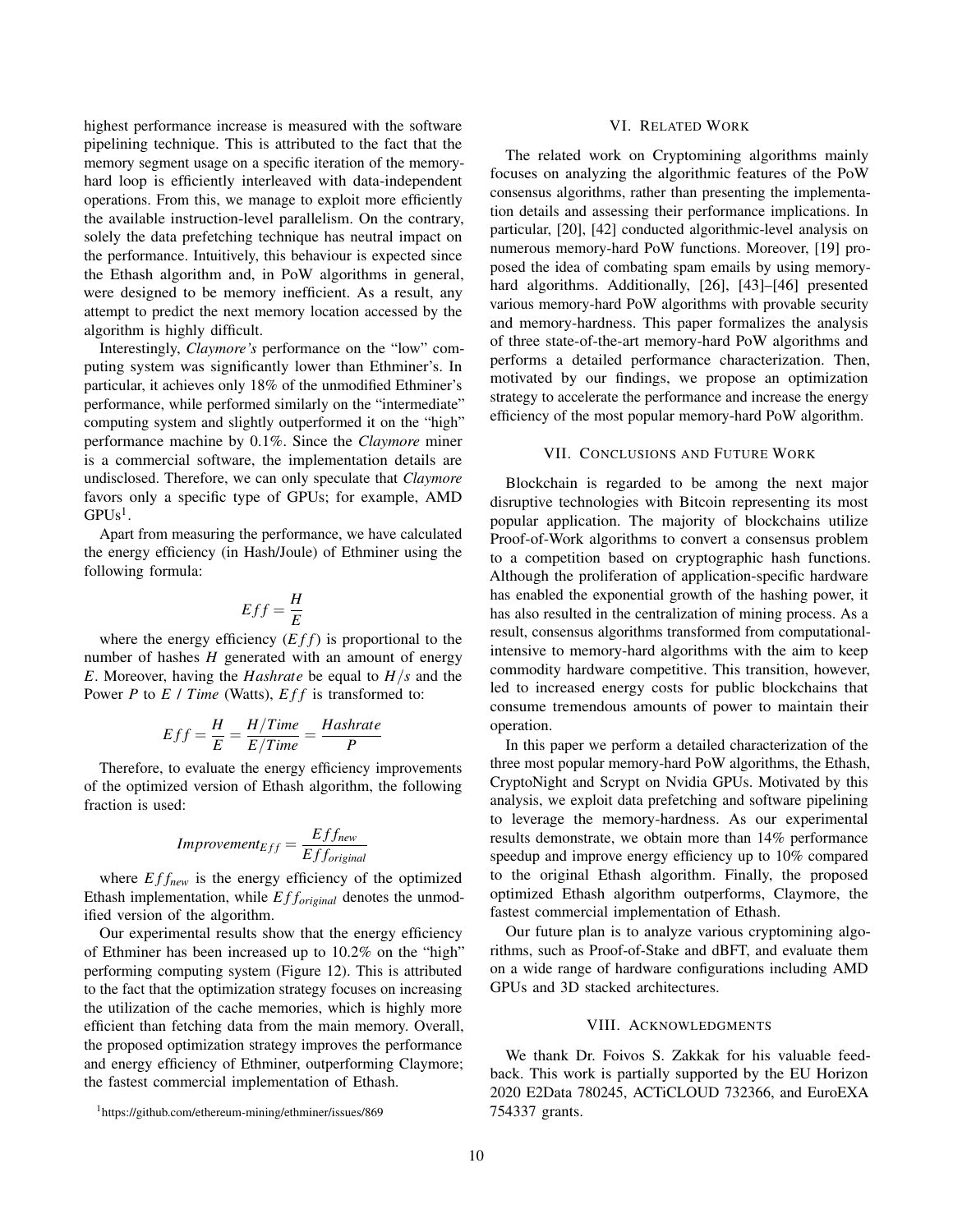#### **REFERENCES**

- [1] S. Bano, A. Sonnino, M. Al-Bassam, S. Azouvi, P. McCorry, S. Meiklejohn, and G. Danezis, "Consensus in the age of blockchains," *CoRR*, vol. abs/1711.03936, 2017. [Online]. Available: http://arxiv.org/abs/1711.03936
- [2] S. Nakamoto, "Bitcoin: A peer-to-peer electronic cash system, http://bitcoin.org/bitcoin.pdf."
- [3] "State of blockchain q1 2016: Blockchain funding overtakes bitcoin." [Online]. Available: http://www.coindesk.com/stateof-blockchain-q1-2016/
- [4] K. Okupski, "Bitcoin developer reference," *Eindhoven*, 2014.
- [5] I. Eyal and E. G. Sirer, "Majority is not enough: Bitcoin mining is vulnerable," *Commun. ACM*, vol. 61, no. 7, pp. 95–102, Jun. 2018. [Online]. Available: http://doi.acm.org/10.1145/3212998
- [6] A. Hern, "Bitcoin's energy usage is huge we can't afford to ignore it," Jan 2018. [Online]. Available: https://www.theguardian.com/technology/2018/jan/ 17/bitcoin-electricity-usage-huge-climate-cryptocurrency
- [7] S. King and S. M. Nadal, "Ppcoin : Peer-to-peer cryptocurrency with proof-of-stake," 2012.
- [8] D. Larimer, "Delegated proof-of-stake (dpos)," *Bitshare whitepaper*, 2014.
- [9] L. Lamport, R. Shostak, and M. Pease, "The byzantine generals problem," *ACM Trans. Program. Lang. Syst.*, vol. 4, no. 3, pp. 382–401, Jul. 1982. [Online]. Available: http://doi.acm.org/10.1145/357172.357176
- [10] "Bitcoin v0.1 relased." [Online]. Available: http://www.metzdowd.com/pipermail/cryptography/2009- January/014994.html
- [11] Diablo-D3, "Diablo-d3/diablominer," Jul 2017. [Online]. Available: https://github.com/Diablo-D3/DiabloMiner
- [12] "Open-source fpga bitcoin miner," 2013. [Online]. Available: https://github.com/progranism/Open-Source-FPGA-Bitcoin-Miner
- [13] B. Labs, "Final rendering of jalapeno for production (which is under way). pic.twitter.com/rks5m49f," Sep 2012. [Online]. Available: https://twitter.com/ButterflyLabs/status/ 250958891544895488
- [14] "Asicminer." [Online]. Available: https://asicminer.co
- [15] "Canaan." [Online]. Available: https://canaan.io/
- [16] "Bitfury." [Online]. Available: https://bitfury.com/
- [17] "Bitmain." [Online]. Available: https://www.bitmain.com/
- [18] M. Swan, *Blockchain: Blueprint for a New Economy*, 1st ed. O'Reilly Media, Inc., 2015.
- [19] M. Abadi, M. Burrows, M. Manasse, and T. Wobber, "Moderately hard, memory-bound functions," *ACM Trans. Internet Technol.*, vol. 5, no. 2, pp. 299–327, May 2005. [Online]. Available: http://doi.acm.org/10.1145/1064340. 1064341
- [20] A. Biryukov and D. Khovratovich, "Tradeoff cryptanalysis of memory-hard functions," in *Proceedings, Part II, of the 21st International Conference on Advances in Cryptology — ASIACRYPT 2015 - Volume 9453*. Berlin, Heidelberg: Springer-Verlag, 2015, pp. 633–657. [Online]. Available: https://doi.org/10.1007/978-3-662-48800-3\_26
- [21] A. Gervais, G. O. Karame, K. Wüst, V. Glykantzis, H. Ritzdorf, and S. Capkun, "On the security and performance of proof of work blockchains," in *Proceedings of the 2016 ACM SIGSAC Conference on Computer and Communications Security*, ser. CCS '16. New York, NY, USA: ACM, 2016, pp. 3–16. [Online]. Available: http://doi.acm.org/10.1145/2976749.2978341
- [22] C. Natoli and V. Gramoli, "The balance attack or why forkable blockchains are ill-suited for consortium," in *2017 47th Annual IEEE/IFIP International Conference on Dependable Systems and Networks (DSN)*, June 2017, pp. 579–590.
- [23] P. McCorry, S. F. Shahandashti, and F. Hao, "Refund attacks on bitcoins payment protocol," in *International Conference on Financial Cryptography and Data Security*. Springer, 2016, pp. 581–599.
- [24] I. Eyal and E. G. Sirer, "Majority is not enough: Bitcoin mining is vulnerable," in *International conference on financial cryptography and data security*. Springer, 2014, pp. 436–454.
- [25] A. Sapirshtein, Y. Sompolinsky, and A. Zohar, "Optimal selfish mining strategies in bitcoin," in *International Conference on Financial Cryptography and Data Security*. Springer, 2016, pp. 515–532.
- [26] C. Percival and S. Josefsson, "The scrypt password-based key derivation function," Tech. Rep., 2016.
- [27] N. Van Saberhagen, "Cryptonote v 2.0," 2013. [Online]. Available: https://cryptonote.org/whitepaper.pdf
- [28] G. Wood, "Ethereum: A secure decentralised generalised transaction ledger," *Ethereum Project Yellow Paper*, vol. 151, pp. 1–32, 2014.
- [29] E. Duffield and D. Diaz, "Dash: A privacy-centric cryptocurrency," 2014.
- [30] A. Biryukov and D. Khovratovich, "Equihash: Asymmetric proof-of-work based on the generalized birthday problem," *Ledger Journal*, vol. 2, pp. 1–30, 2017.
- [31] Litecoin-project, "Litecoin," 2011. [Online]. Available: https://github.com/litecoin-project/litecoin
- [32] "Geforce gtx 960m graphics card." [Online]. Available: https://www.geforce.com/hardware/notebook-gpus/ geforce-gtx-960m
- [33] "Nvidia titan xp graphics card." [Online]. Available: https://www.nvidia.co.uk/titan/titan-xp